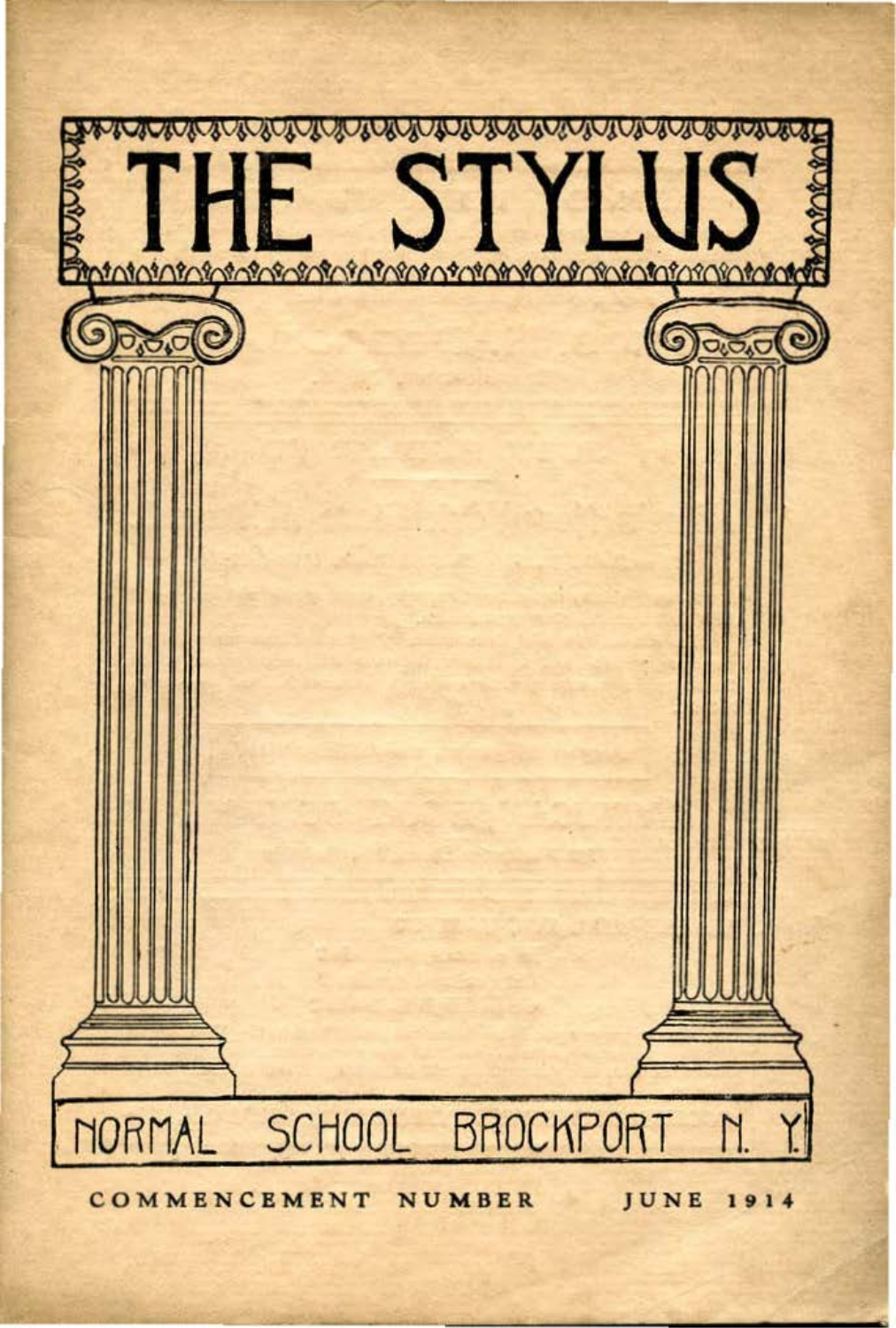**Vol. 1** 

#### **JUNE 15, 1914**

No. 2

Published Quarterly by the students of the Brockport Normal School

#### **SENIOR NORMAL**

Residence

**LUCY ALLEN** The brightness of those cheeks Would shame the stars<br>As daylight doth a lamp **Adams Basin** 

Kodak Park

To teach at

**PEARL BAXTER** Self knowledge, self reverence, self control.

Hilton Rushville **IONE BEYER** 

The luster in your eye, the heaven in your cheek Pleads your fair usage.

Medina

**PEARL BLOOD** Her open eyes desire the truth

Medina

**MAY BROWN** It is the part of a wise man to resist pleasure Seneca Falls

Jonestown

**FLORENCE CASTER** Powder thy radiant hair.

Fairport

**CLARISSA CLARK** Her looks do argue her replete with modesty. Warreta, Pa. **Naples** 

**HATTIE CLARK** A winsome compound of oddity, frolic and fun

Brockport

**EMMA COGHLAN** Blessed with the sweet simplicity of thought so rarely found. Albion

> **EDITH COLMAN** Resolved on noble things

Medina

HORTENSE CULVER A rose bud set with little artful thorns

Victor

**CATHERINE DEASY** So unaffected, so composed in mind.

Medina

Palmyra

MARY ENNIS Her voice was ever soft, gentle and low An excellent thing in woman.

Holley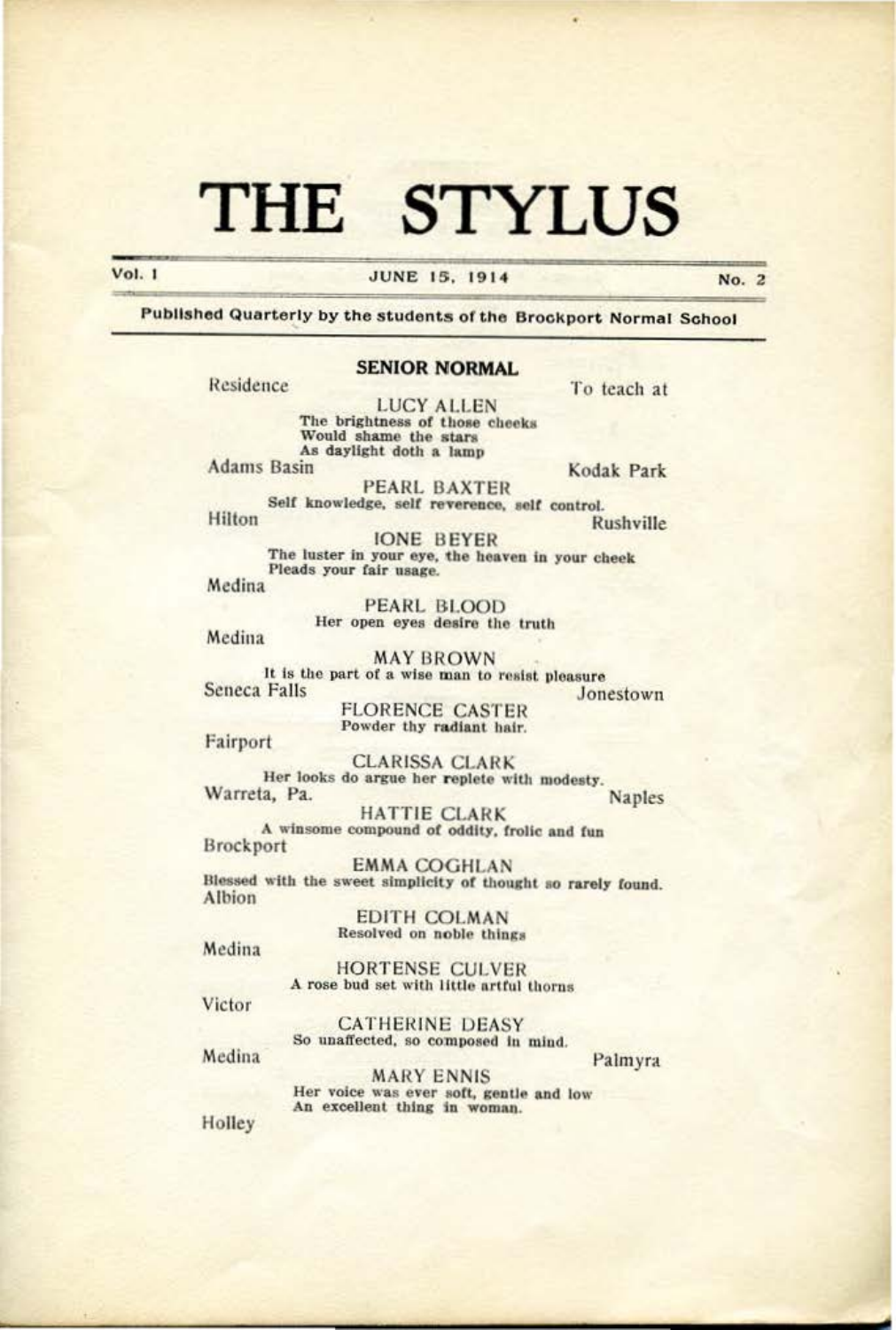**BELLE ERATH** Life is too short for logic

Fairport

 $\ddot{a}$ 

**IVA FAKE** To some she whispers, others speaks aloud Gorham Caledonia

> **ANNA GORMAN** If chance a mouse creeps in her sight, Can finely counterfeit a fright.

**East Syracuse** 

**MARIAN HASSET** Thy songs are sweeter to my ear Than to the thirsty cattle rivers clear.

Albion

**DORIS HILL** Thou shalt flourish in immortal youth

Rochester

**NORA HILL** A jovial comrade, she laughs wherever she goes Holley

Hilton

**AGNES HOGAN** Whose laughs were hearty

Gorham

**JESSIE HOLLAND** Of singing thou hast got the reputation Brockport

**LUELA HOVEY** What cannot art and industry perform Webster

Hilton

**FLORENCE KANE** Unloosing all the chains which tie the hidden soul of harmony. Rochester

**FREDA KITTLEBURGER** The virtuous mind that ever walks attended<br>By that strong siding champion conscience Webster

ALMA LINDER<br>Think of her worth.

**Clifton Springs** 

Caledonia

**FLORENCE MacKAY** 'Tis good to be merry and wise, 'Tis good to be honest and true.

**East Syracuse** 

MARIE MacCARTHY<br>A smooth and steadfast mind, Gentle thoughts and calm desires.

Brockport

Victor

**MABLE KYTE** Founded in reason loyal, just and pure. Brockport

Victor

**MARY MIDDLEBROOK** Her mind with a thousand virtues stored Shortsville Odessa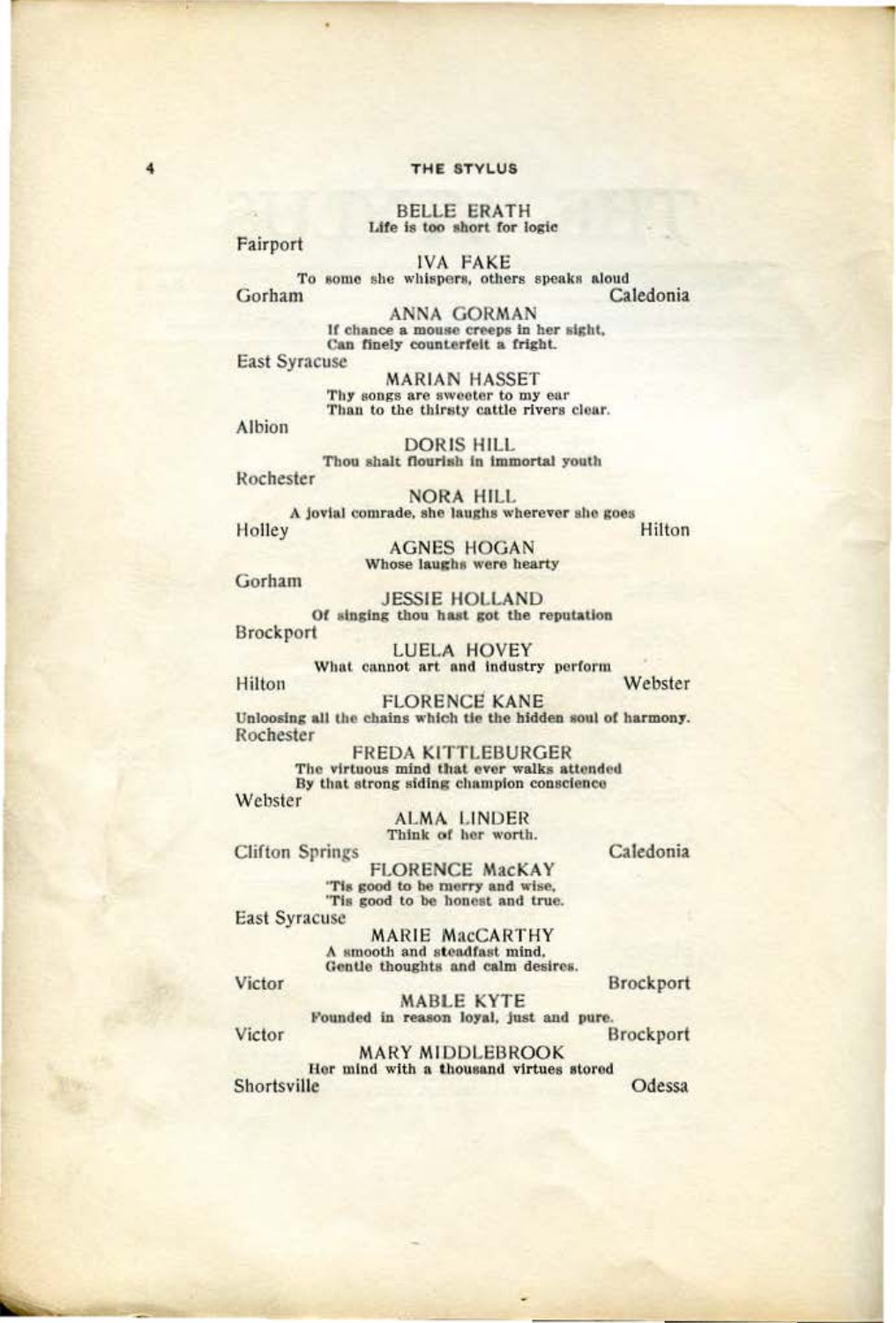ETHEL MASON<br>Banish business, banish sorrow, To the gods belongs tomorrow

E. Bloomfield

Ellenville

East Bloomfield

**FLORENCE MATTHEWS** The tender pity she would oft display Shall be with interest at her shrine returned. Brockport Canandaigua

**LYDA NICKLES** Within the limits of becoming mirth. Rochester Honeoye Falls

**INA NORTON** For they that greatest things embrace Enlarge the mind's capacity.

Victor

MARGARET O'BRIEN<br>Kindness is wisdom

Albion

**BLANCHE PARSONS** My mind to me a kingdom is.

Oakfield

**SUSAN PARKER** My true love hath my heart and I have his. Morrisville Friendship

**BLANCHE PRIDMORE** Silence at the season is wisdom<br>And better than any speech.

Holley

Eagle Harbor **AGNES REXFORD** To those who know you well all words are faint Earlesville Montrose

> **MARGARET ROBINSON** Heaven that made me honest made more Than ever king did when he made a lord.

Kendall

Hemlock **RUTH ROGERS** In virtue nothing earthly could excel her Spencerport

> **JEAN SACKETT** A contenance in which did meet Sweet records, promises as sweet.

Victor

**JENNIE SANTORO** As merry as the day is long.

Holley

**AGNES SMITH** I would make reason my guide.

Holley

Holley **GLADYS SMITH** Though sprightly gentle, though polite sincere

**Brockport** 

**LILLIAN STEBBENS** A modest man never talks of himself Gainsville

Gates

Geneva

 $\overline{5}$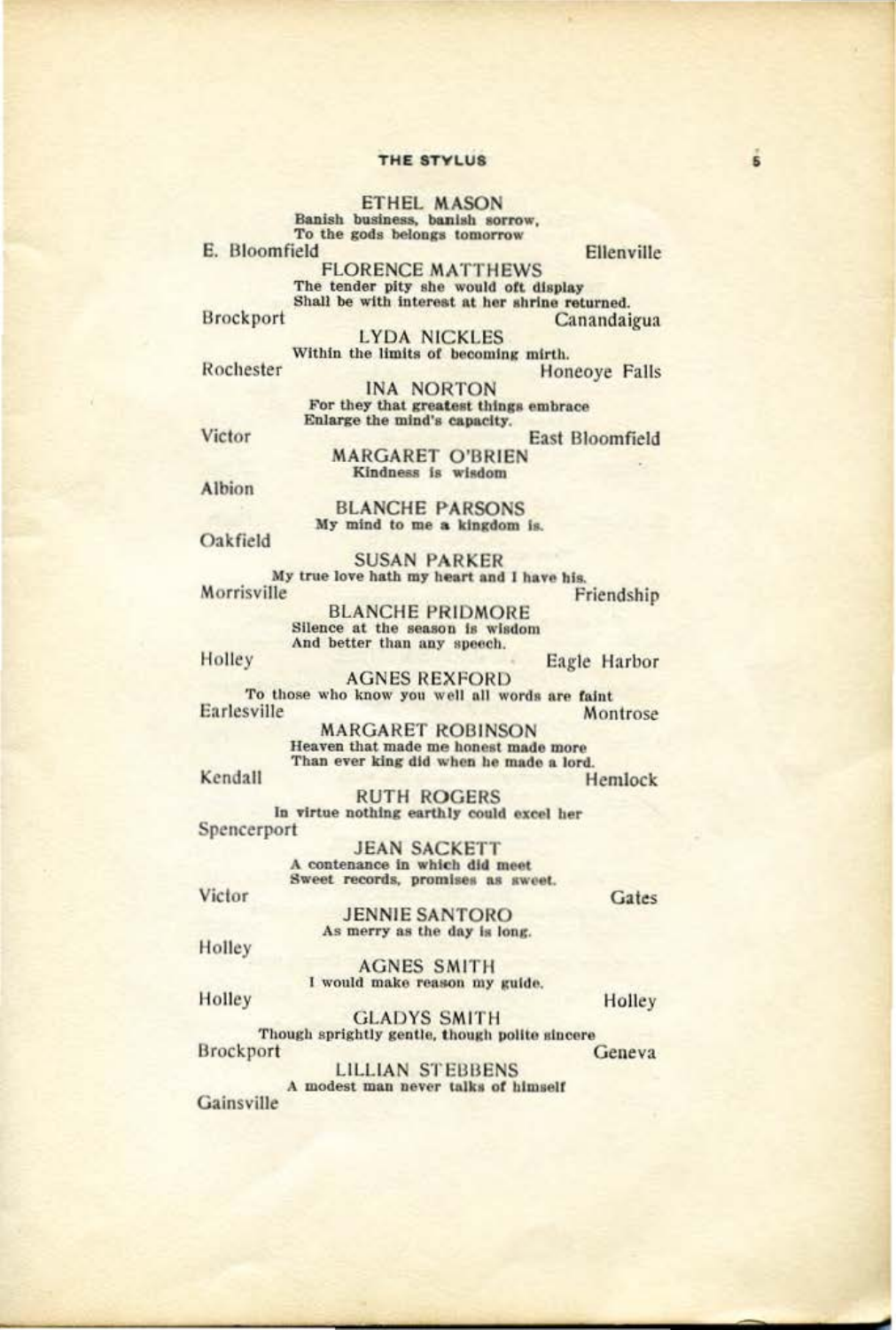**LILIAN STUTZMAN** The purest treasure mortal time afford, Is spotless reputation.

Wayland

**INEZ STUTZMAN** 

Honeove Falls

There's no art To show the mind's construction in the face. Wayland Fairport

> HARRIET TRUE A creature not too bright or good, For human nature's daily food.

**Adams Basin** 

Montrose

**EDNA VAN ORDEN** I have labored that my teaching And the strong course of my might Go one way.

Rochester

Hilton

CLARA VIERHILE<br>Apt emblem of a virtuous maid.

N. Cohocton **JESSIE WAITE** 

Thou art so glad and free And as light as air.

Hulberton

Spencerport

**LUCY WARTINGER** She speaks, behaves, and acts just as she ought.

Amsterdam **AMSTERDAM MARGURITE WILDER** 

I do but sing because I must

Kodak Park

MAY WILLIAMS<br>There's no living with thee, nor without thee. Albion

> **LULA WINNE** Let every man enjoy his whim What's he to me or I to him.

Brockport

**SENIOR HIGH SCHOOL** 

Rochester sup.

Work next year Prepared at **BERTHA CLARK** The night is in her hair and giveth shade to shade Normal Sweden Center

**EDITH CHAPMAN** Her glossy hair was clustered o'er her brow bright with intelligence and fair and smooth Undecided District No. 1 Ogden

JEWELL BUCKMAN Gravity is the ballast of the soul which keeps the mind steady Cornell University

**ELOISE CRARY** As the morning fair

Clarkson

Undecided

Atlanta

Schenectady

 $6$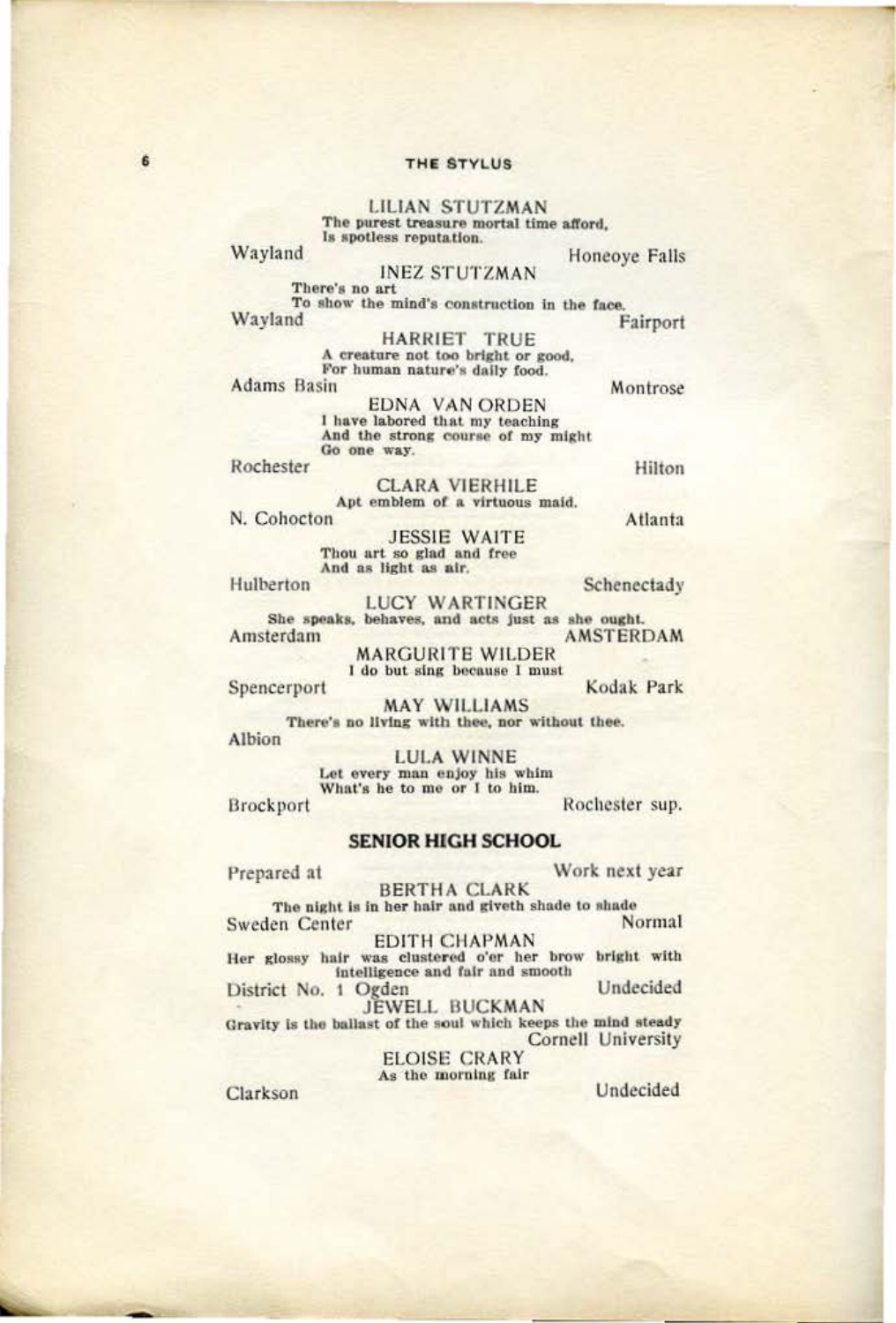**ELBERTINE CRIPPEN** She hath a natural wise sincerity, a simple truthfulness. **B. T. S.** Normal **HELEN CRIPPEN** I have sense to serve my turn in store,<br>And he's a rascal who pretends to more. B. T. S. Europe **LOYD COLEMAN** His wit invites you by his look to come, But when you knock it never is at home. **B. G. S.** University of Rochester **MILTON CONKLING** I'll not budge an inch **Brockport Grammar School** East High School **BURTON COTTER** To get thine ends lay bashfulness aside How true in heart and sound in head **B. G. S.** Normal **KENNETH HEINRICH** And when a lady's in the case all other things give place B. T. S. School **Brockport GERTRUDE LEE** Fine little hands and fine little feet B. T. S. To travel **STANLEY LEWIS** He was full of joke and jest **B. T. S. Hobart College** Margaret Matthews -<br>Fresh and blooming and blond and fair With azure eyes and aureate hair, And all the folks as they came or went Offer her praise to her heart's content. Brockport Training School<br>LOUIS MEINHARDT Smith College And still the wonder grew<br>That one small head could carry all he knew. **B. T. S.** University of Rochester **MABEL RENNIE** Hers is a spirit deep and crystal clear District No. 1, Sweden Normal **ROBERTA SNIDER** Thine eye has lost none of its light Thy brow is still lovely and fair. **B. T. S.** Geneva High School **RUTH VAHUE** Her air had a meaning. Her movement a grace. **B.T.S.** Normal **MARY PARMLEE** Of plain sound sense life's current e'en is made With that we drive the most substantial trade, **LESTER WALTERS** The manly part is to do with might and main what you can do

**MARIE WELDON** Those with the fineness of their souls By reason guide its execution.

**B. P. S.** 

Normal

 $\overline{z}$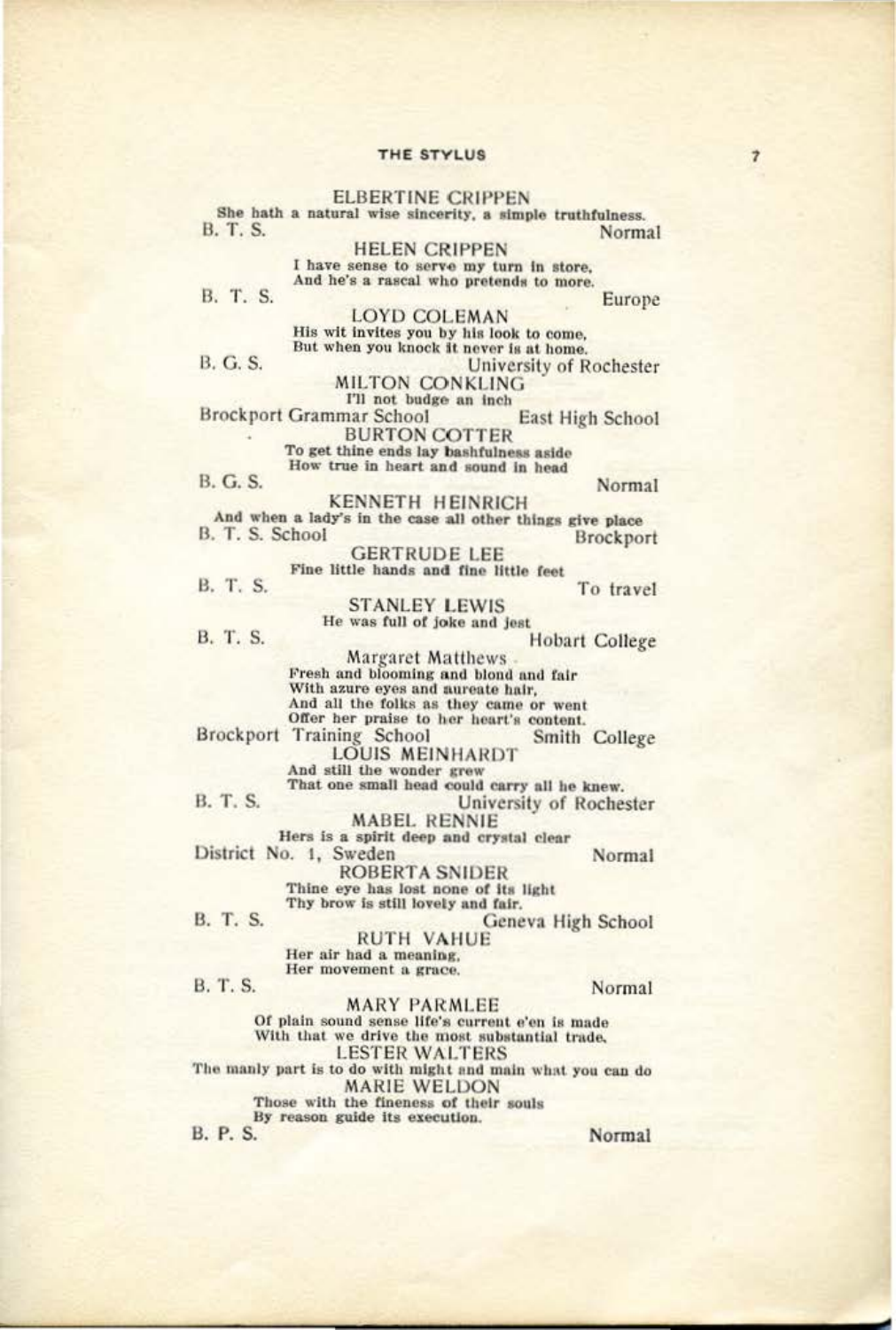## **RURAL SCHOOL COURSE**

EDITH M. ARNOLD<br>What she wills to do or say Is wisest, virtuousest, discreetest, best. Stissing

> RUTH E. HERENDEEN Her smile was sweet

Shortsville

 $\overline{\mathbf{a}}$ 

ALTA M. JUSTICE Nor in her speech nor in her behavior, Was lightness seen. Spencerport

> EDNA M. LARGE Her innocence a child.

Auburn

LULA MILLS Her wit was more than man

Hilton

ISABELLA MURRAY You've too a woman's heart.

**Church ville** 

ETHL YN NESBITT 1 would that my tongue could utter the thoughts that arise in me. Hamlin

NELLIE SCHRADER On their own merits modest men are dumb Victor .

> HELEN SHERWOOD My labour never ends.

Hamlin

SARA SULLIVAN

She will plague the man that loves her most. Rochester

N. B. The Stylus Staff wishes to thank Nellie Schrader, for her assistance in this roll.

<u>0</u>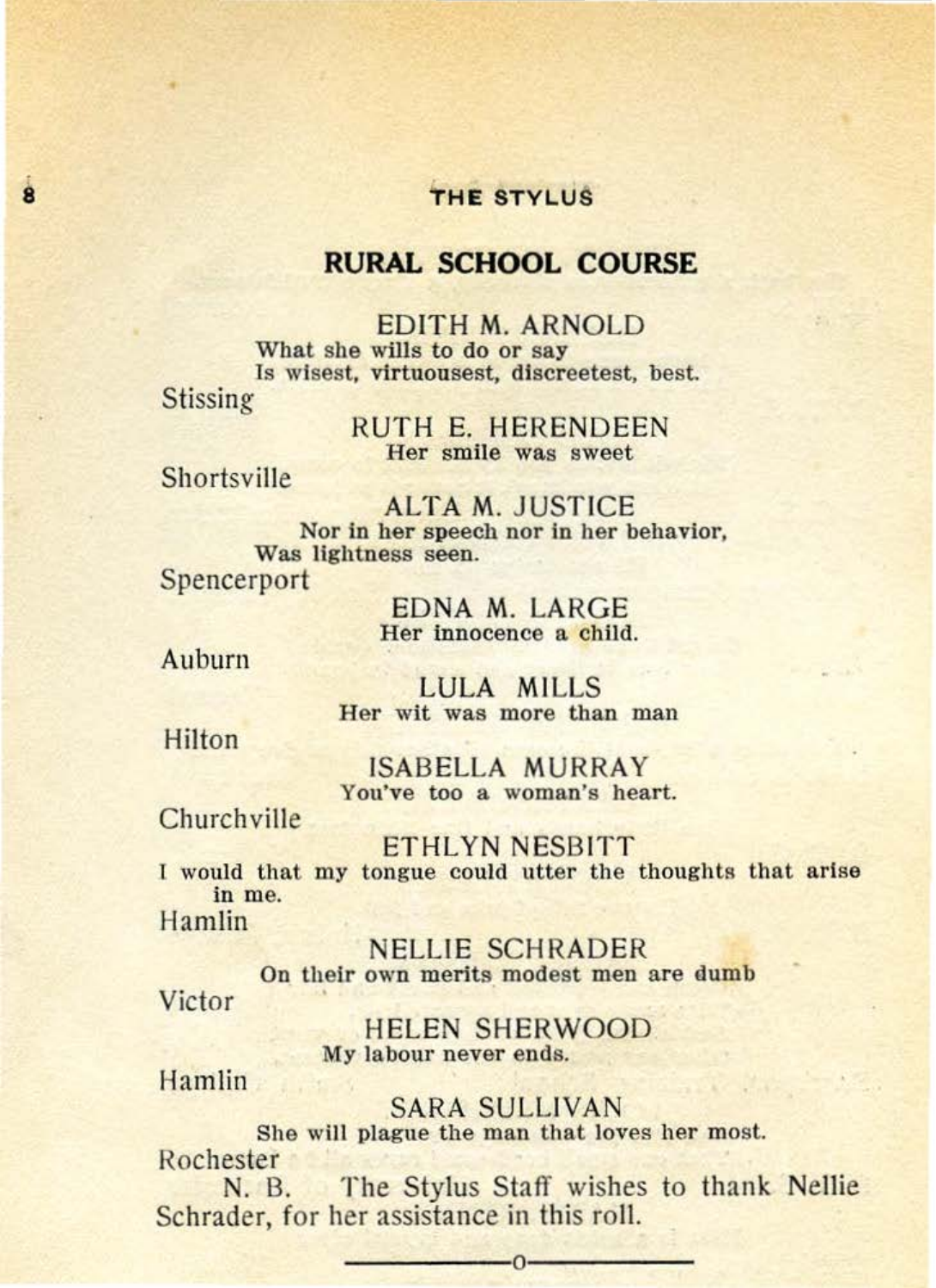DOROTHY HARSCH LOUIS MEINHARDT







EDITORIAL STAFF



LYMAN AVERY



-

HELEN CRIPPEN